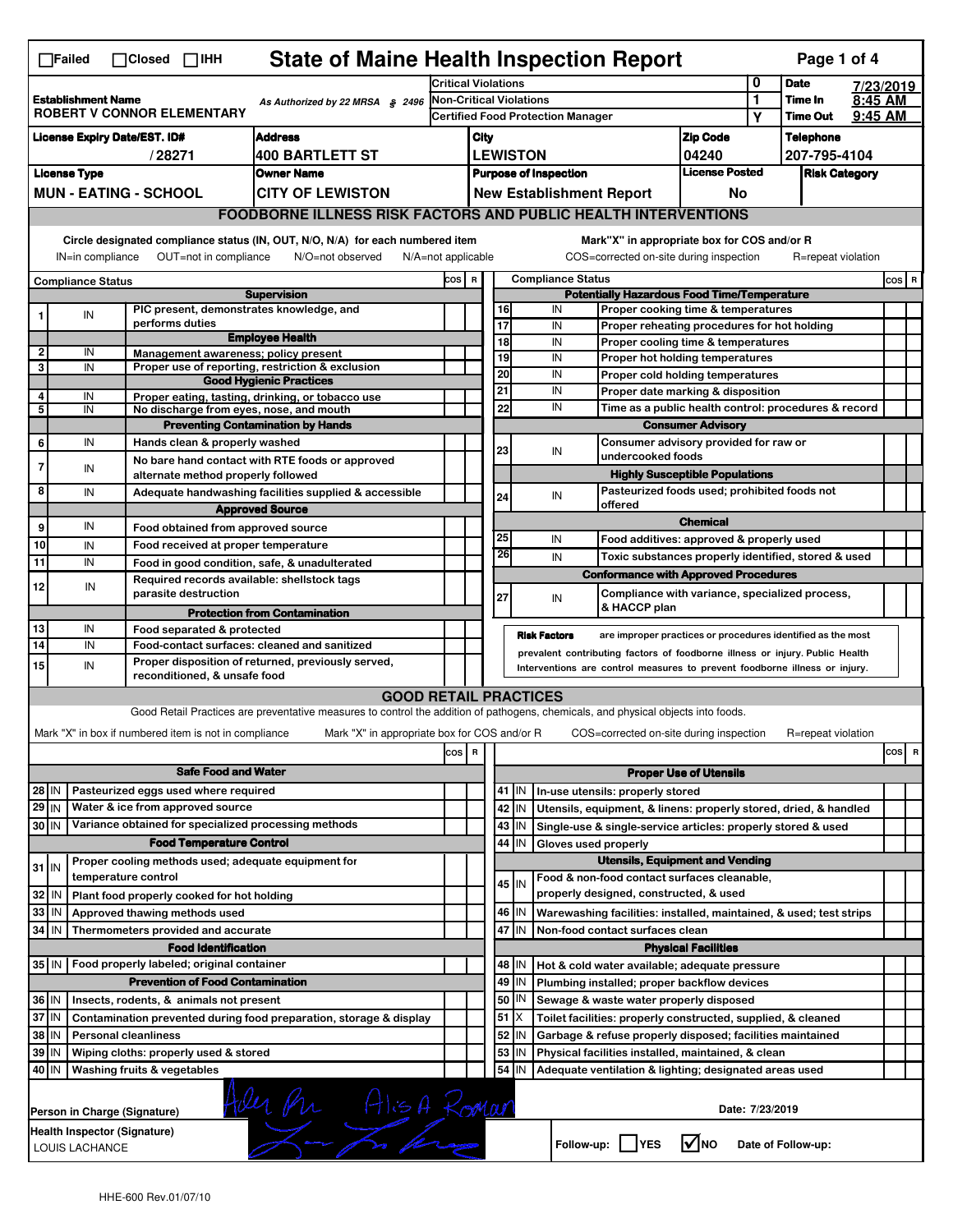| <b>State of Maine Health Inspection Report</b><br>Page 2 of 4                      |                    |                        |  |                                 |              |                          |                                  |  |
|------------------------------------------------------------------------------------|--------------------|------------------------|--|---------------------------------|--------------|--------------------------|----------------------------------|--|
| <b>Establishment Name</b>                                                          |                    |                        |  | As Authorized by 22 MRSA § 2496 |              | 7/23/2019<br><b>Date</b> |                                  |  |
| ROBERT V CONNOR ELEMENTARY                                                         |                    |                        |  |                                 |              |                          |                                  |  |
| License Expiry Date/EST. ID#<br><b>Address</b><br><b>400 BARTLETT ST</b><br>/28271 |                    |                        |  | City / State<br>LEWISTON        | /ME          | <b>Zip Code</b><br>04240 | <b>Telephone</b><br>207-795-4104 |  |
|                                                                                    |                    |                        |  | <b>Temperature Observations</b> |              |                          |                                  |  |
| Location                                                                           | <b>Temperature</b> |                        |  |                                 | <b>Notes</b> |                          |                                  |  |
| Water                                                                              | $38^{\ast}$        | Milk cooler            |  |                                 |              |                          |                                  |  |
| Air temp                                                                           | $26*$              | Walk in cooler         |  |                                 |              |                          |                                  |  |
| Water                                                                              | $38*$              | True unit cooler       |  |                                 |              |                          |                                  |  |
| Hand wash                                                                          | $120*$             | Cooking line hand wash |  |                                 |              |                          |                                  |  |
| Quat dispenser                                                                     | 200 ppm            | 3 bay sink             |  |                                 |              |                          |                                  |  |
| Air temp                                                                           | $36*$              | Walk in cooler         |  |                                 |              |                          |                                  |  |
| Water                                                                              | $37*$              | Milk cooler            |  |                                 |              |                          |                                  |  |
| Water                                                                              | 129*               | 3 bay sink             |  |                                 |              |                          |                                  |  |
| Water                                                                              | $100*$             | Boys restroom          |  |                                 |              |                          |                                  |  |
| Hand wash                                                                          | $120*$             | Dish area hand sink    |  |                                 |              |                          |                                  |  |
| Hi temp dish                                                                       | $146*/180* +$      | Rinse/wash             |  |                                 |              |                          |                                  |  |
| Hand wash                                                                          | $107*$             | Employee restroom      |  |                                 |              |                          |                                  |  |

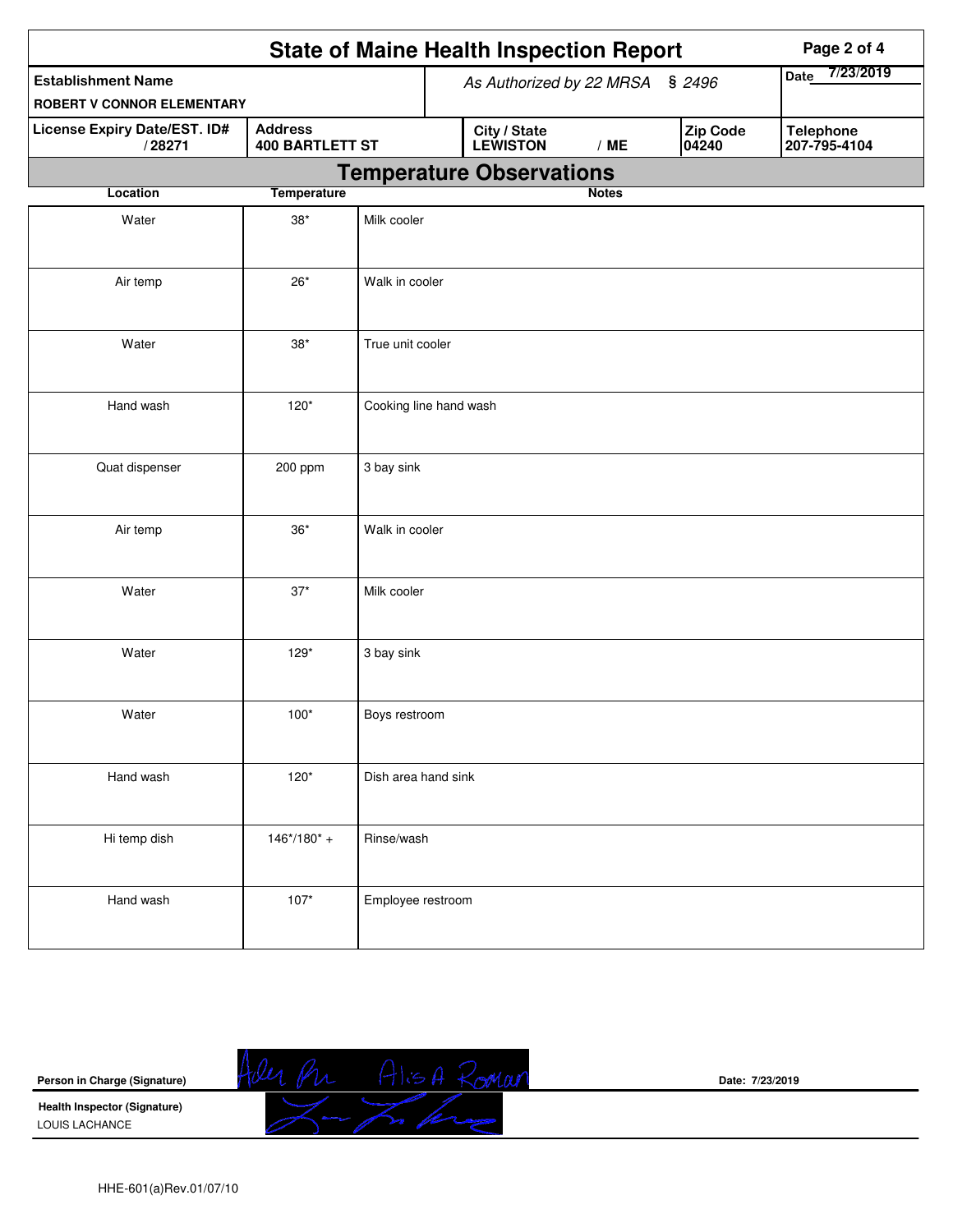|                                                                                                                                                    |                                          | Page 3 of 4                     |           |                          |      |           |  |  |
|----------------------------------------------------------------------------------------------------------------------------------------------------|------------------------------------------|---------------------------------|-----------|--------------------------|------|-----------|--|--|
| <b>Establishment Name</b><br><b>ROBERT V CONNOR ELEMENTARY</b>                                                                                     |                                          |                                 |           |                          | Date | 7/23/2019 |  |  |
| License Expiry Date/EST. ID#<br>/28271                                                                                                             | <b>Address</b><br><b>400 BARTLETT ST</b> | City / State<br><b>LEWISTON</b> | <b>ME</b> | <b>Zip Code</b><br>04240 |      |           |  |  |
| <b>Observations and Corrective Actions</b>                                                                                                         |                                          |                                 |           |                          |      |           |  |  |
| Violations cited in this report must be corrected within the time frames below, or as stated in sections<br>8-405.11 and 8-406.11 of the Food Code |                                          |                                 |           |                          |      |           |  |  |

51: 6-202.14: N: Toilet room not enclosed, with a self closing, tight fitting door.

INSPECTOR NOTES: Install hardware to achieve self closing, tight fitting door in employee restroom.

**Person in Charge (Signature) Health Inspector (Signature)**  LOUIS LACHANCE



**Date: 7/23/2019**